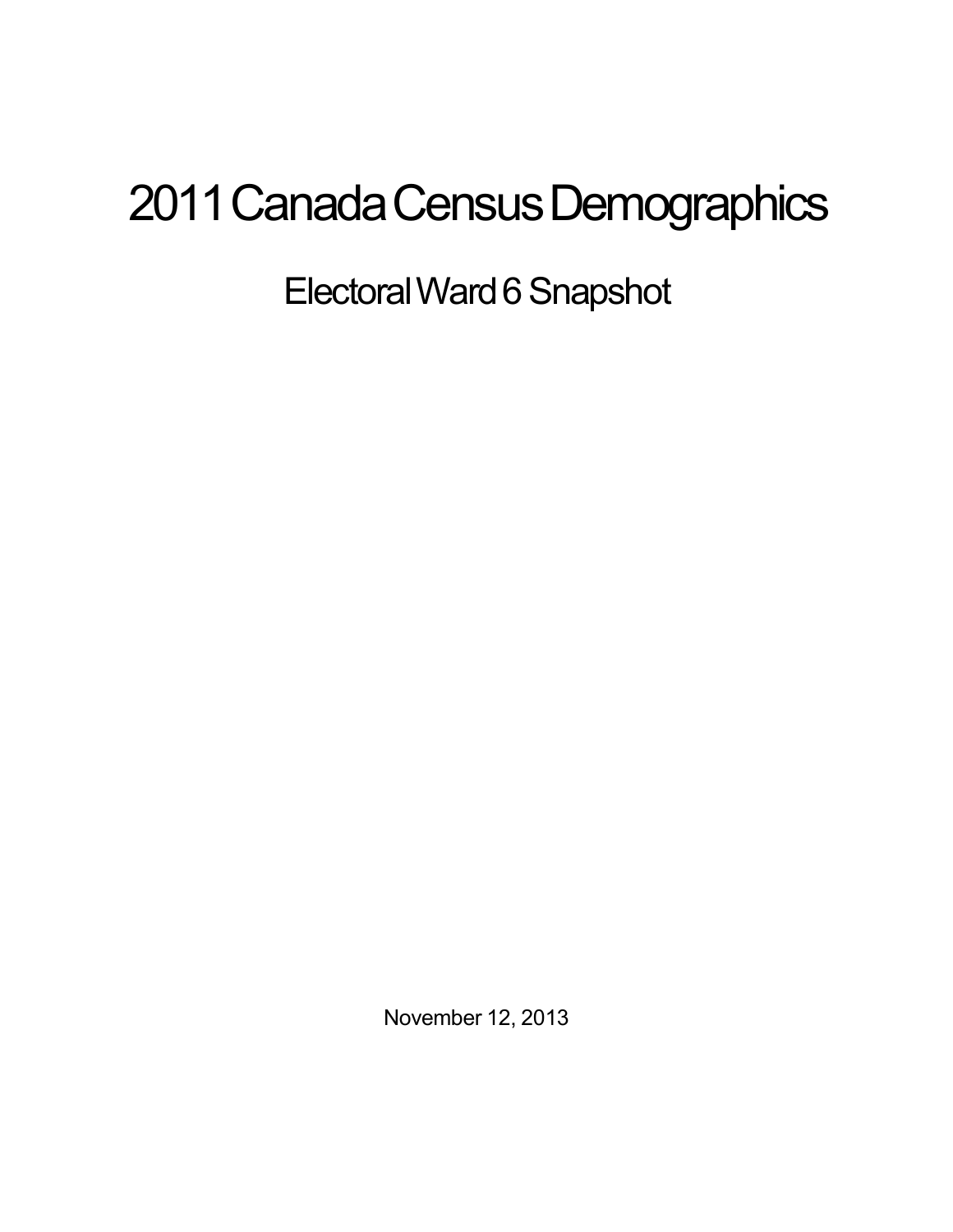Prepared by City of Windsor Planning Dept

## **Table of Contents**

| WARD 6 |  |  |
|--------|--|--|
|        |  |  |
|        |  |  |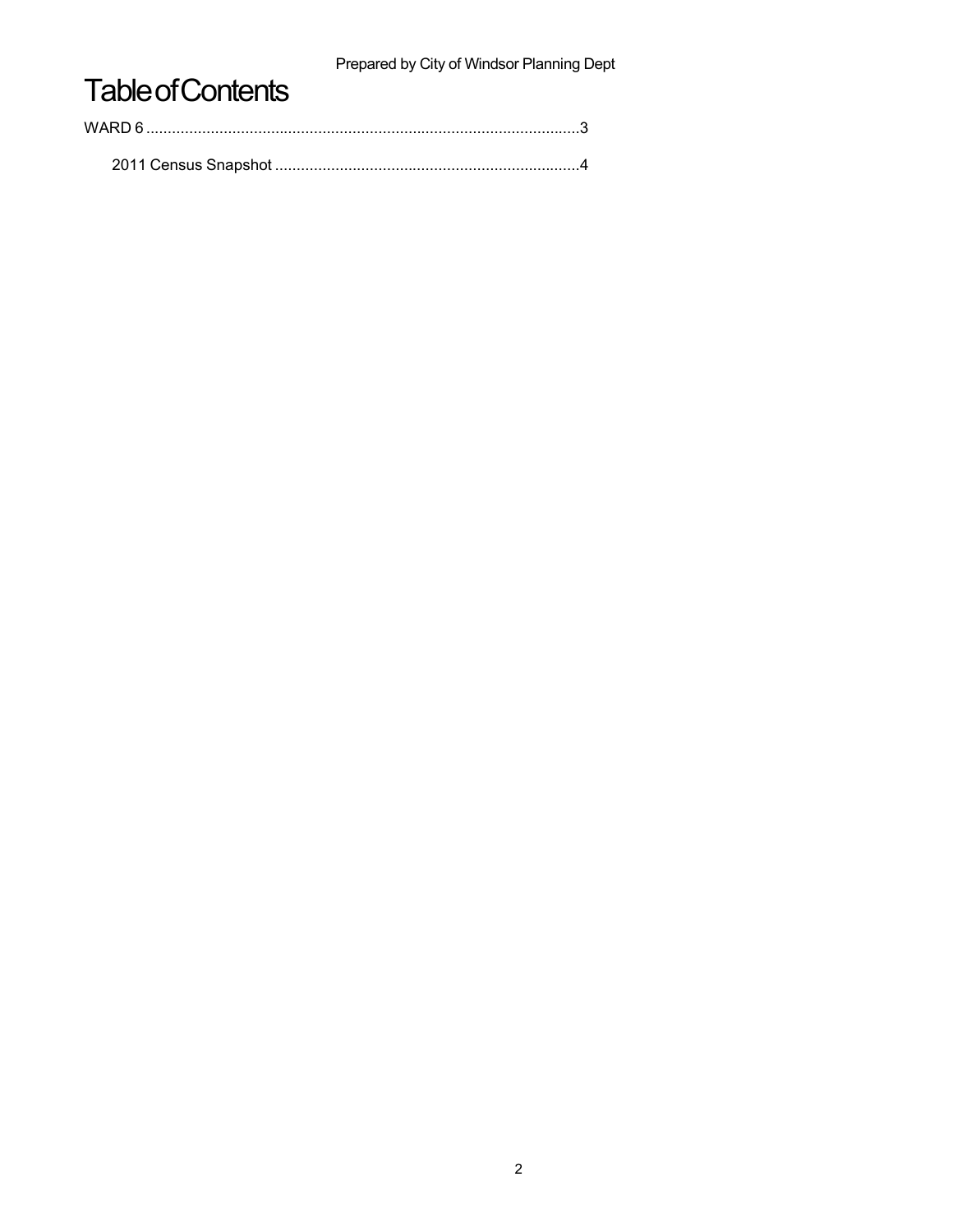Prepared by City of Windsor Planning Dept WARD 6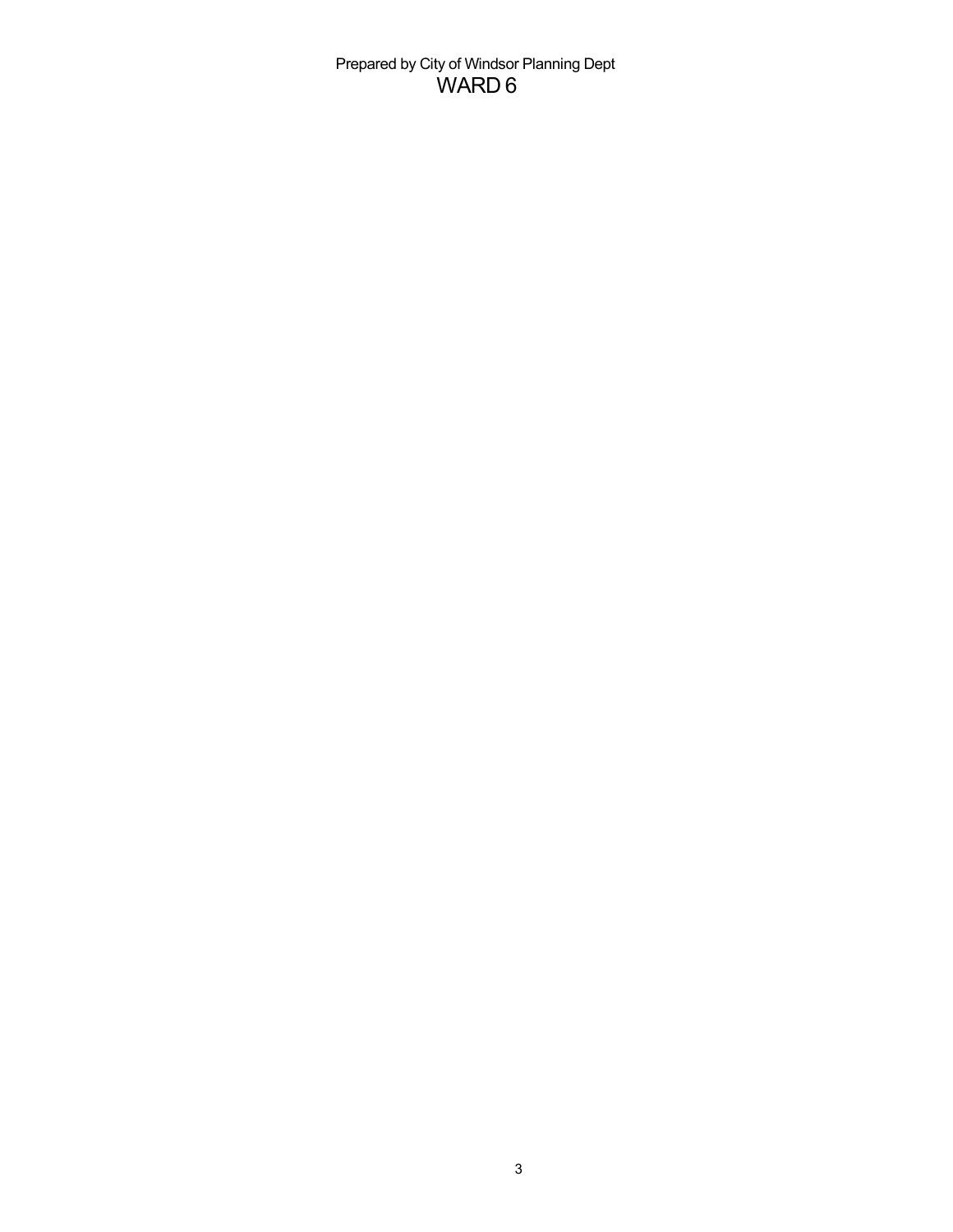## Prepared by City of Windsor Planning Dept 2011 Census Snapshot

| 2011 Census<br><b>Snapshot</b> | <b>WARD 6</b>  |    |
|--------------------------------|----------------|----|
|                                |                | ℅  |
| <b>Total Population</b>        | 23,305         |    |
| Males                          | 11,112 48%     |    |
| Females                        | 12,193 52%     |    |
|                                |                |    |
| 2011 Population by Age         | 23,305         |    |
| 0 to 4 years                   | 1,043          | 4% |
| 5 to 9 years                   | 1,062          | 5% |
| 10 to 14 years                 | 1,118          | 5% |
| 15 to 19 years                 | 1,290          | 6% |
| 20 to 24 years                 | 1,300          | 6% |
| 25 to 29 years                 | 1,388          | 6% |
| 30 to 34 years                 | 1,385          | 6% |
| 35 to 39 years                 | 1,352          | 6% |
| 40 to 44 years                 | 1,524          | 7% |
| 45 to 49 years                 | 1,649          | 7% |
| 50 to 54 years                 | 1,852          | 8% |
| 55 to 59 years                 | 1,787          | 8% |
| 60 to 64 years                 | 1,714          | 7% |
| 65 to 69 years                 | 1,283          | 6% |
| 70 to 74 years                 | 1,077          | 5% |
| 75 to 79 years                 | 923            | 4% |
| 80 to 84 years                 | 889            | 4% |
| 85 years and over              | 726            | 3% |
|                                |                |    |
| Average age                    | 44.2           |    |
| Median age                     | 45.6           |    |
| Dominant age group             | 50 to 54 years |    |
|                                |                |    |
| <b>Families</b>                | 6,696          |    |
| Persons per family             | 2.8            |    |
|                                |                |    |
| Two-parent families            | 5,307 79%      |    |
| With no children at            | 2,914 44%      |    |
| home                           |                |    |
| With children at home          | 2,385 36%      |    |
| Lone-parent familiies          | 1,390 21%      |    |
|                                |                |    |
| Children per family            | 0.9            |    |
|                                |                |    |